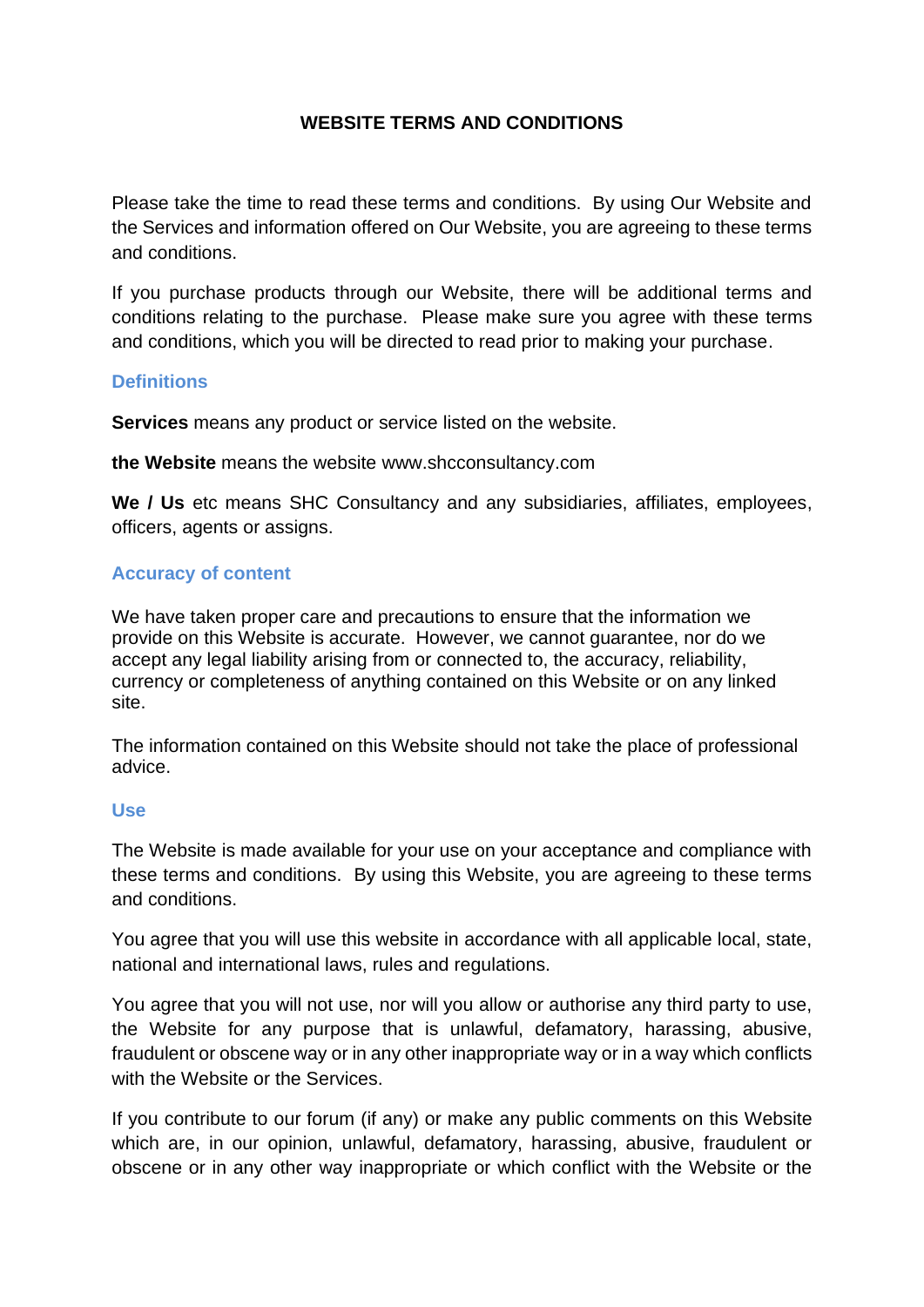Services offered, then we may at our discretion, refuse to publish such comments and/or remove them from the Website.

We reserve the right to refuse or terminate service to anyone at any time without notice or reason.

#### **Passwords and logins**

You are responsible for maintaining the confidentiality of your passwords and login details and for all activities carried out under your password and login.

### **Indemnification for loss or damage**

You agree to indemnify Us and hold Us harmless from and against any and all liabilities or expenses arising from or in any way related to your use of this Website or the Services or information offered on this Website, including any liability or expense arising from all claims, losses, damages (actual and consequential), suits, judgments, litigation costs and solicitors fees of every kind and nature incurred by you or any third parties through you.

### **Intellectual property and copyrights**

We hold the copyright to the content of this Website, including all uploaded files, layout design, data, graphics, articles, file content, codes, news, tutorials, videos, reviews, forum posts and databases contained on the Website or in connection with the Services. You must not use or replicate our copyright material other than as permitted by law. Specifically, you must not use or replicate our copyright material for commercial purposes unless expressly agreed to by Us, in which case we may require you to sign a Licence Agreement.

If you wish to use content, images or other of our intellectual property, you should submit your request to us at the following email address:

info@shcconsultancy.com

#### **Trademarks**

The trademarks and logos contained on this Website are trademarks of SHC Consultancy. Use of these trademarks is strictly prohibited except with Our express, written consent.

#### **Links to external websites**

This Website may contain links that direct you outside of this Website. These links are provided for your convenience and are not an express or implied indication that we endorse or approve of the linked Website, it's contents or any associated website, product or service. We accept no liability for loss or damage arising out of or in connection to your use of these sites.